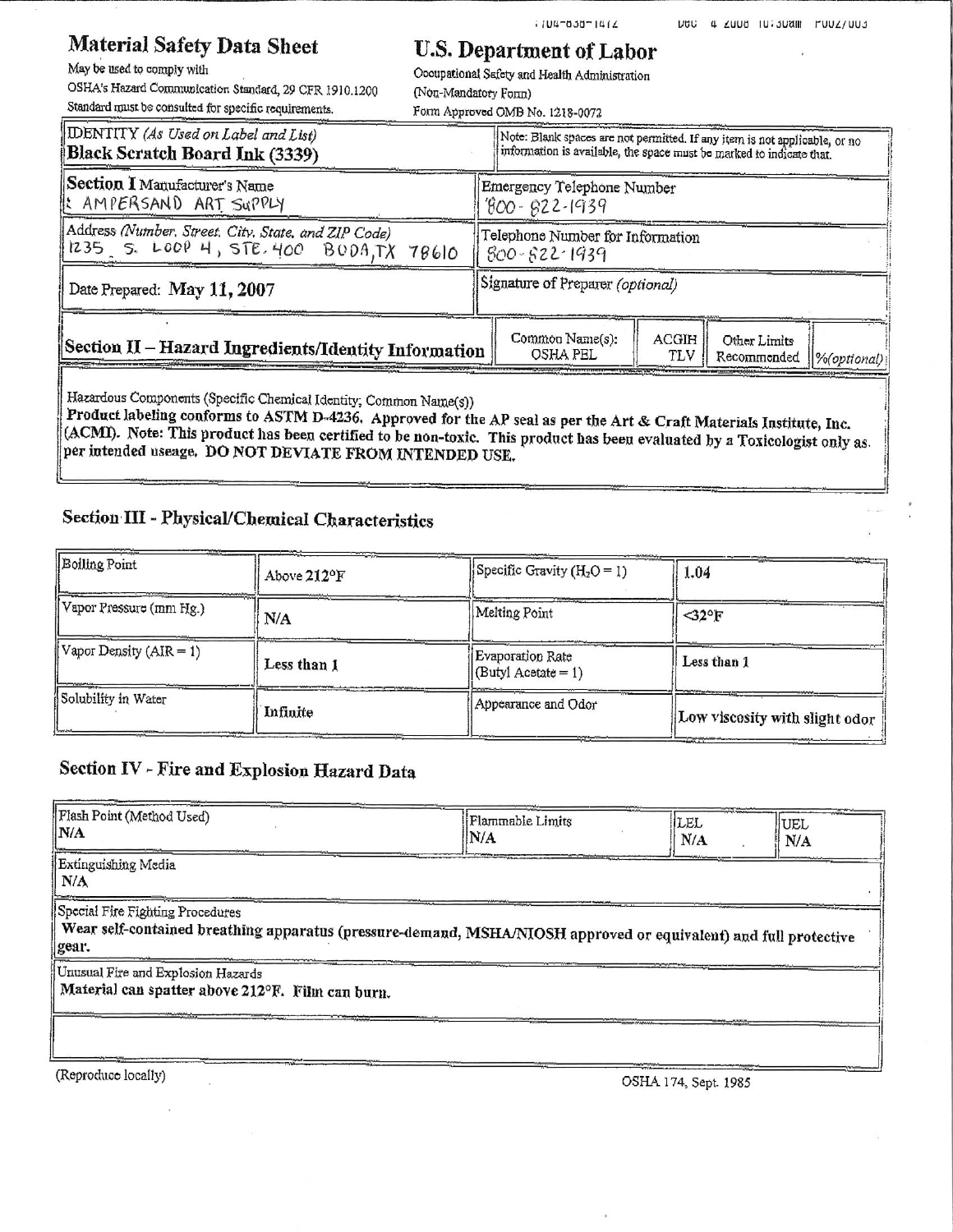## Section V - Reactivity Data

## Black Scratch Board Ink (3339)

Page 2

| Stability                                                               | Unstable  | Stable            | Conditions to Avoid<br>Onset of decomposition is 350°F |
|-------------------------------------------------------------------------|-----------|-------------------|--------------------------------------------------------|
| Incompatibility (Materials to Avoid)<br>   N/A                          |           |                   |                                                        |
| Hazardous Decomposition or Byproducts<br>Oxides of carbon and nitrogen. |           |                   |                                                        |
| Hazardous<br>Polymerization                                             | May Occur | Will Not<br>Occur | Conditions to Avoid<br>N/A                             |

### Section VI - Health Hazard Data

| Route(s) of Entry:                           | Inhalation?<br>IN/A                                            | Skin?<br>N/A            | Ingestion?<br>N/A      |
|----------------------------------------------|----------------------------------------------------------------|-------------------------|------------------------|
| Health Hazards (Acute and Chronic)<br>   N/A |                                                                |                         |                        |
| Carcinogenicity:<br>N/A                      | NTP?<br>N/A                                                    | LARC Monographs?<br>N/A | OSHA Regulated?<br>N/A |
| Signs and Symptoms of Exposure<br>N/A        |                                                                |                         |                        |
|                                              | Medical Conditions Generally Aggravated by Exposure N/A        |                         |                        |
| Emergency and First Aid Procedures           | Contact with eyes may cause mild irritation: Flush with water. |                         | <b>CONTRACTOR</b>      |

# Section VII - Precautions for Safe Handling and Use

| Steps to Be Taken in Case Material is Released or Spilled<br>Floor may be slippery; use care to avoid falling. For large quantities (quart or more) transfer to containers for recovery or $\parallel$<br>disposal. Keep out of municipal sewers and open bodies of water. |
|----------------------------------------------------------------------------------------------------------------------------------------------------------------------------------------------------------------------------------------------------------------------------|
| Waste Disposal Method<br>Incineration for large quantities (quart or more). Observe all Federal, State and local laws concerning health and<br>environment.                                                                                                                |
| Precautions to Be taken in Handling and Storing<br>Keep from freezing-product may coagulate                                                                                                                                                                                |
| <b>Other Precautions</b><br>N/A                                                                                                                                                                                                                                            |

#### **Section VIII - Control Measures**

| Ventilation                  | Local Exhaust N/A                                                                                                                  | Special N/A<br>Other N/A |                                          |
|------------------------------|------------------------------------------------------------------------------------------------------------------------------------|--------------------------|------------------------------------------|
|                              | (Mechanical (General) N/A                                                                                                          |                          |                                          |
| Protective Gloves Impervious |                                                                                                                                    |                          | Eye Protection Safety Glasses or goggles |
|                              | Other Protective Clothing or Equipment N/A<br>Work/Hygienic Practices Use protective cream where excessive skin contact is likely. |                          |                                          |

 $\overline{\phantom{a}}$